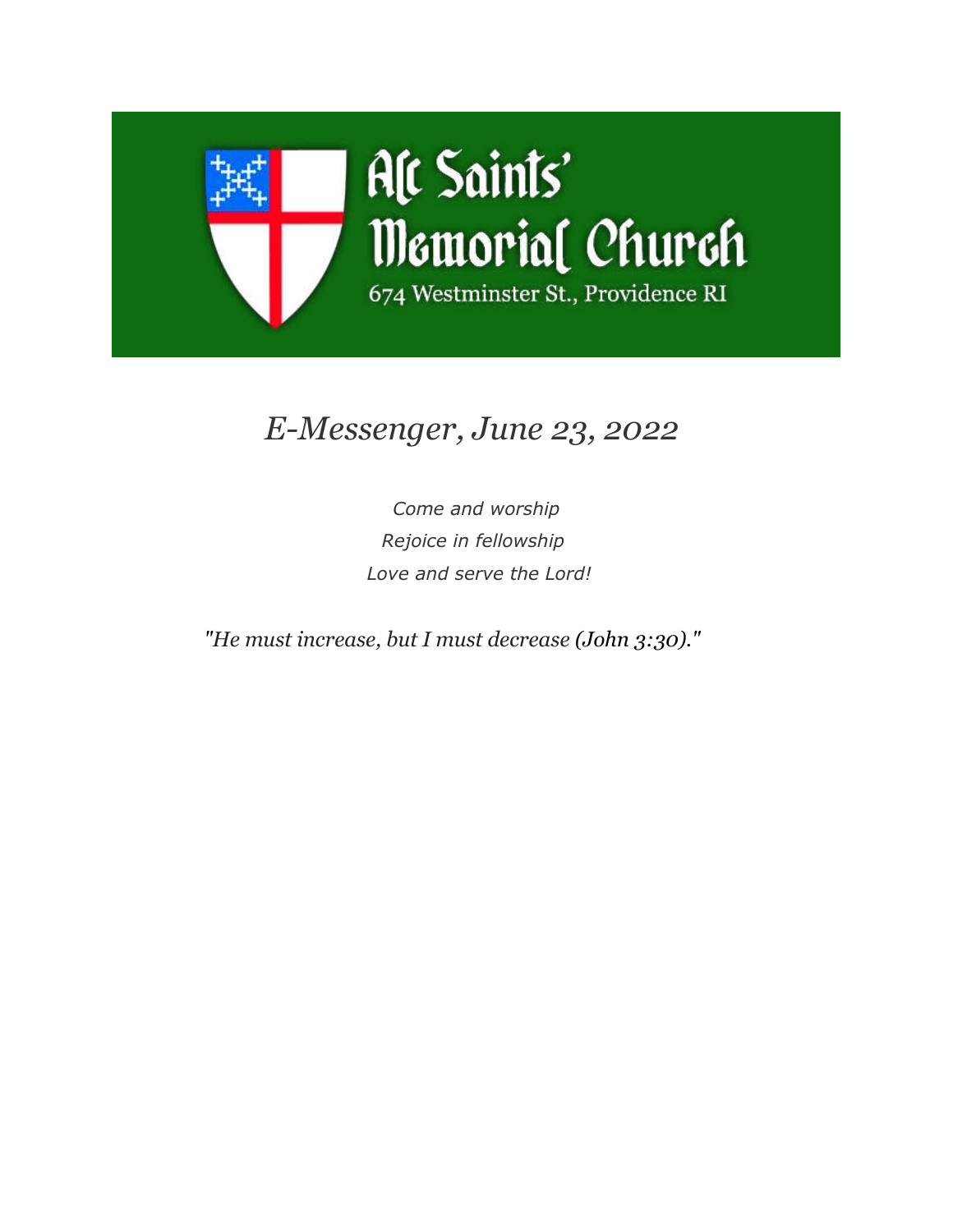

Fresco from **[Gračanica Monastery](https://allsaintsmemorial.us3.list-manage.com/track/click?u=7dd27aa76e5aa692a967a8fe9&id=c2a2d69126&e=ed2b772c05)**, **[Kosovo](https://allsaintsmemorial.us3.list-manage.com/track/click?u=7dd27aa76e5aa692a967a8fe9&id=f8bd297676&e=ed2b772c05)**, c. 1235

### Dear All Saints' Family*,*

This rather intense and ascetic figure is the prophet John the Baptist. Tomorrow, June 24, the church commemorates the Nativity of John The Baptist. John was a fiery preacher who lived in the desert.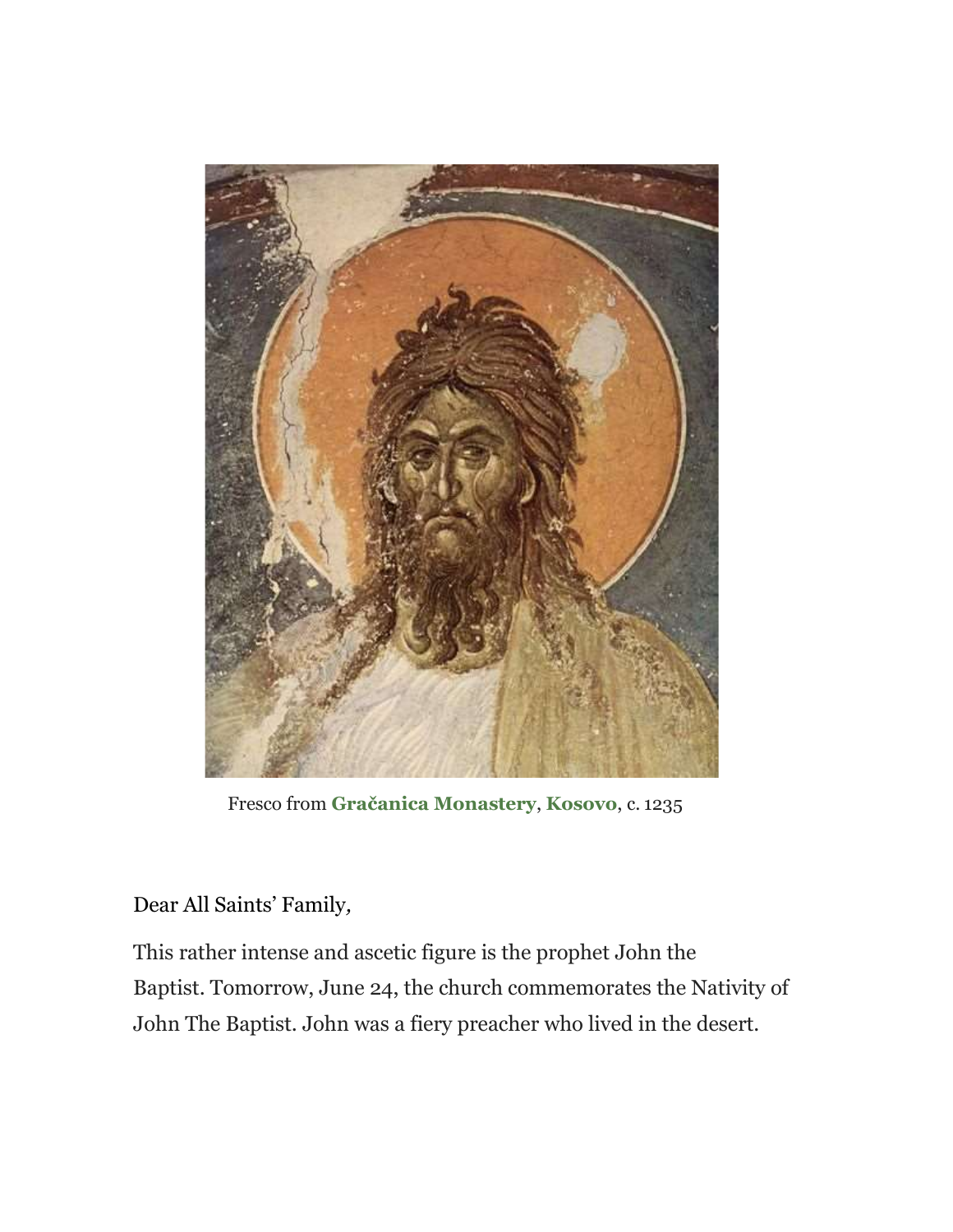He called the people of Israel to repentance and baptized in the Jordan, proclaiming the coming Kingdom of God. He had many followers and his preaching attracted crowds of people. John humbly maintained his focus, pointing to Jesus, the Messiah. John reminded his disciples that he was not the Messiah, "*but I have been sent ahead of him*...*He must increase, but I must decrease*."

Bold and prophetic words then. Bold and prophetic words for us today. Here is a bit more about John the Baptist from *Holy Women and Holy Men:*

"John the Baptist, the prophet, and forerunner of Jesus, was the son of elderly parents, Elizabeth and Zechariah, and was related to Jesus on his mother's side. His birth is celebrated six months before Christmas Day, since, according to Luke, Elizabeth became pregnant six months before the Angel Gabriel appeared to Mary.

John figures prominently in all four Gospels, but the account of his birth is given only in the Gospel according to Luke. His father, Zechariah, a priest of the Temple at Jerusalem, was struck speechless because he doubted a vision foretelling John's birth. When his speech was restored, Zechariah uttered a canticle of praise, the Benedictus, which is one of the canticles in the Daily Office.

John lived ascetically in the desert. He was clothed with camel's hair, with a leather belt, and ate locusts and wild honey. He preached repentance,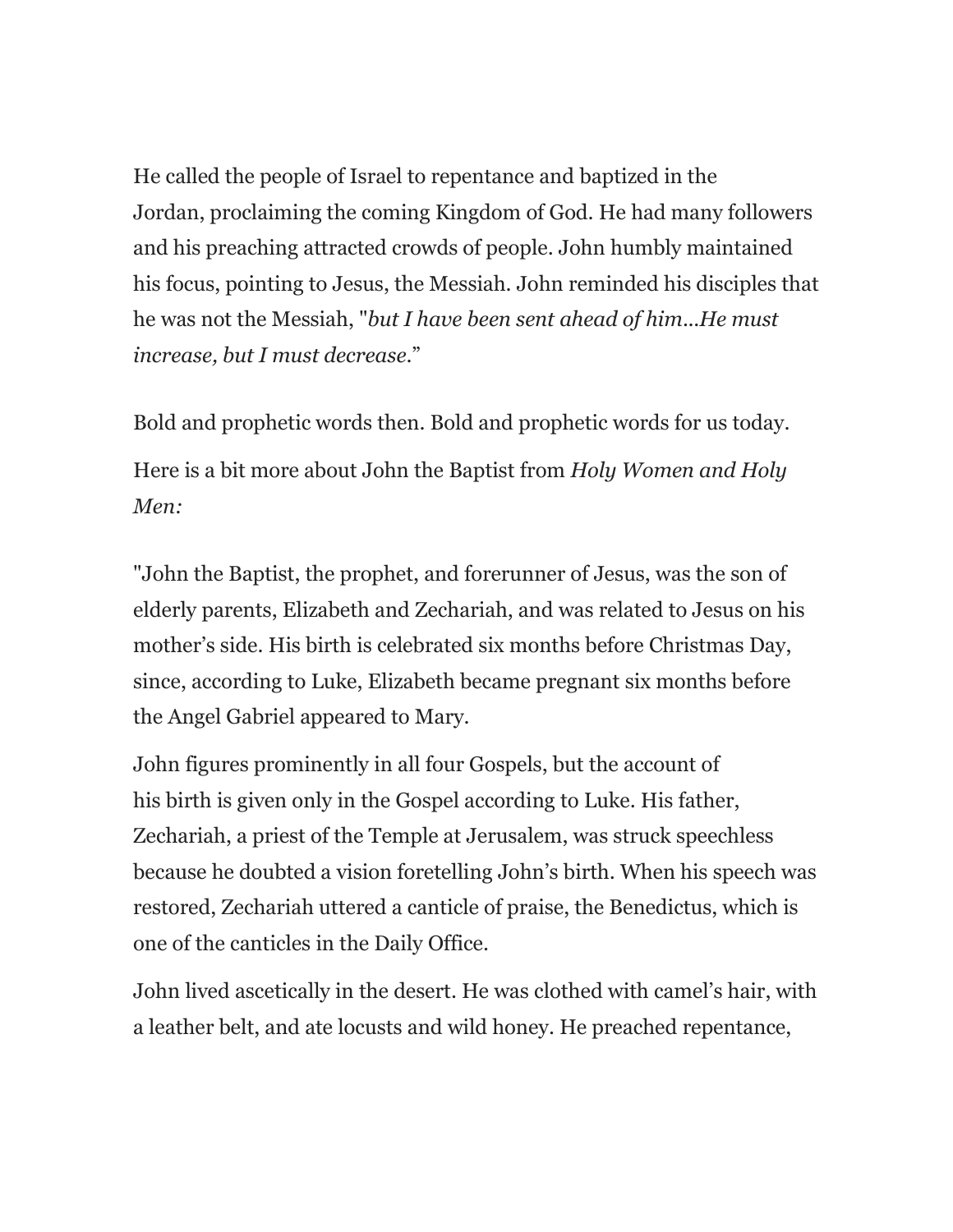and called upon people to prepare for the coming of the Kingdom and of the Messiah, baptizing his followers to signify their repentance and new life. Jesus himself was baptized by John in the Jordan.

John had many followers, some of whom became Jesus' disciples. Because of his denunciation of the sins of Herod, especially Herod's incestuous marriage, John incurred the enmity of Herodias, Herod's wife, and was put in prison. Through Herodias' plotting with Salome, her daughter, Herod was led to promise a gift to Salome, who demanded John's head. John was thereupon executed.

John is remembered during Advent as a prophet, and at Epiphany as the baptizer of Jesus. The Gospel according to John quotes the Baptist as saying to his followers that Jesus is the Lamb of God, and prophesying, "He must increase, but I must decrease" (John 3:30)."

Yours in the Spirit, Julie

All are warmly welcome to our Sunday Service of Holy Eucharist:

**Zoom link: Sunday, June 26, 9:30 am: [https://us02web.zoom.us/j/85484006164?pwd=ZzAvZVFUM2pKek0rMGVz](https://allsaintsmemorial.us3.list-manage.com/track/click?u=7dd27aa76e5aa692a967a8fe9&id=acb56758b1&e=ed2b772c05) [MFFEclFiUT09](https://allsaintsmemorial.us3.list-manage.com/track/click?u=7dd27aa76e5aa692a967a8fe9&id=acb56758b1&e=ed2b772c05)** Meeting ID: 854 8400 6164 Password: 674674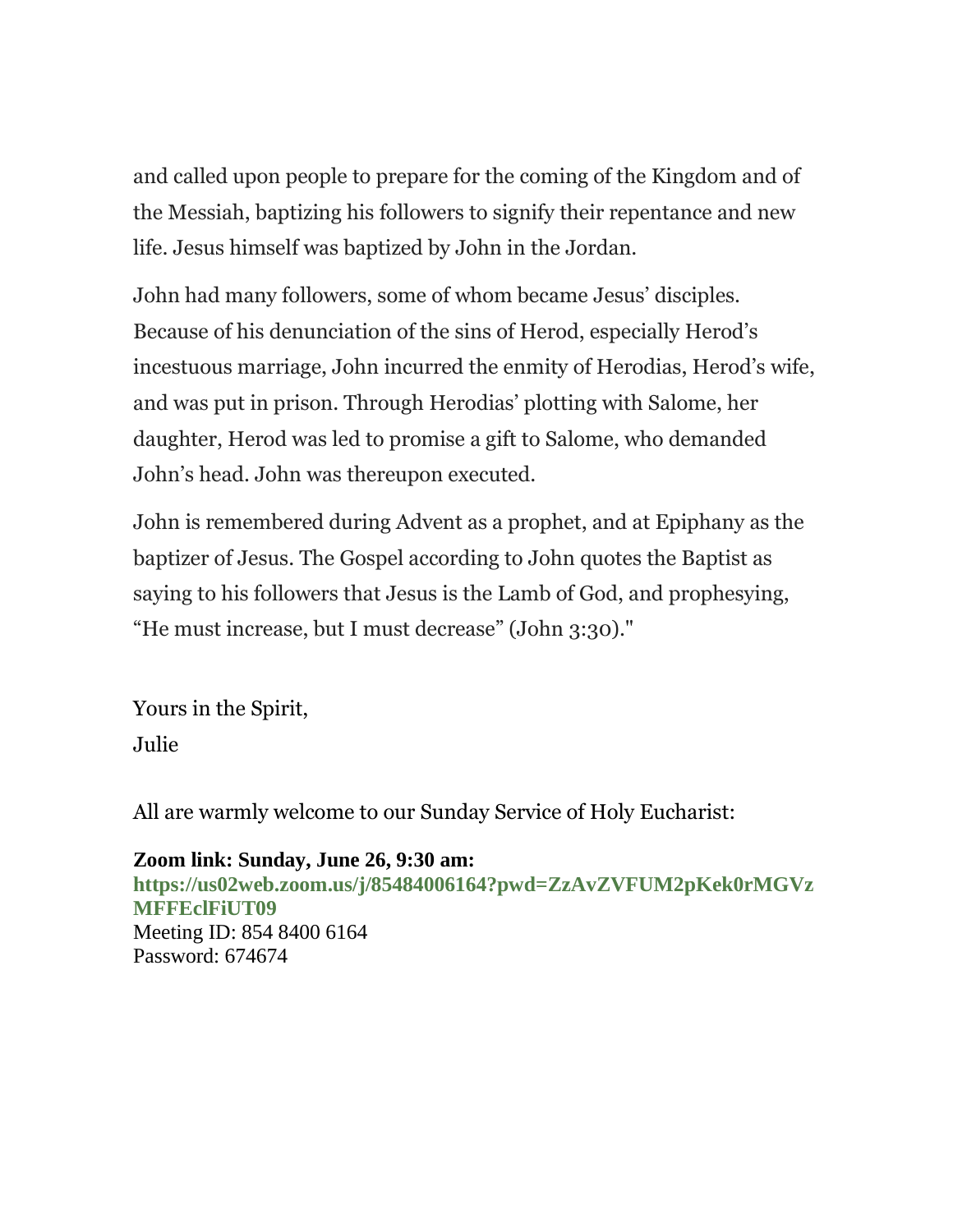### **Service Program Link, June 26:**

**[http://www.allsaintsmemorial.org/uploads/1/1/7/4/117437355/](https://allsaintsmemorial.us3.list-manage.com/track/click?u=7dd27aa76e5aa692a967a8fe9&id=18a0477aa4&e=ed2b772c05) [service\\_bulletin\\_3\\_pentecost\\_sunday\\_june\\_26\\_2022.pdf](https://allsaintsmemorial.us3.list-manage.com/track/click?u=7dd27aa76e5aa692a967a8fe9&id=18a0477aa4&e=ed2b772c05)**



*Notes from the Music Program*

*A Communion Prelude for Flute and Organ*

Composed by Charles Callahan, the offertory for Sunday is based on the French folk song Picardy. It is thought to date from the 1600s and is named for the province of Picardy in northern France from which it originated. You will recognize the tune as that of "Let All Mortal Flesh Keep Silence" (Hymn #324).

In recognition of its French origins, I will be playing it on my French model Haynes flute.

*~ Becky*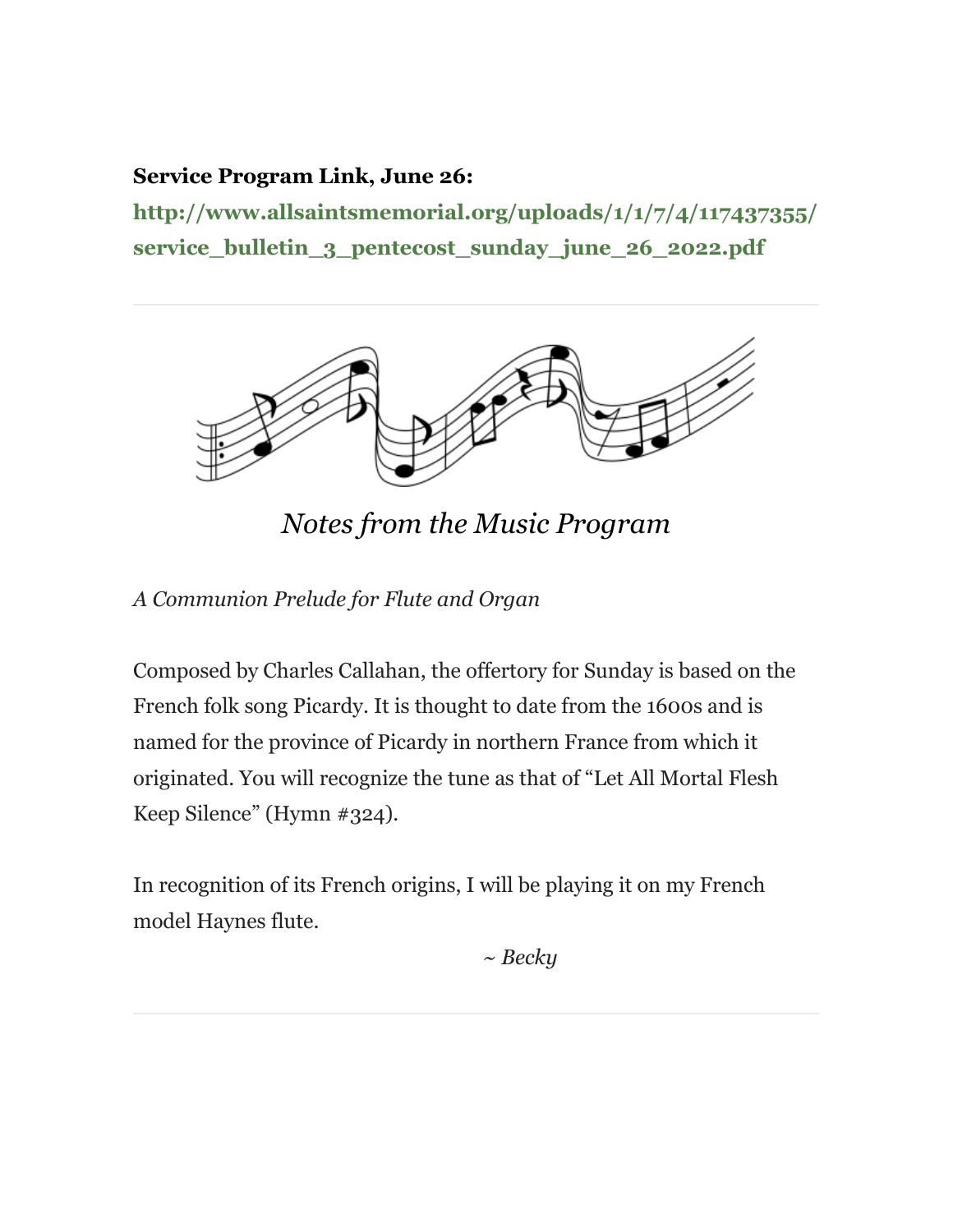## *Healing of Creation Garden*



Stop by this Saturday morning, June 25, between 9 and 10:30, and watch and learn about the plants in the garden. We will be planting the final set of grasses and plants of the season that morning (and removing the constantly growing invasive weeds!). Our next steps will be to design the layout for the south side of the church and the rains gardens, and the courtyard gardens so that we will be ready when Groundwork RI does its work in the early fall.

Over the summer, we will be tending the pollinator garden and watching the plants and grasses grow. Be sure to look and see what is new each Sunday morning.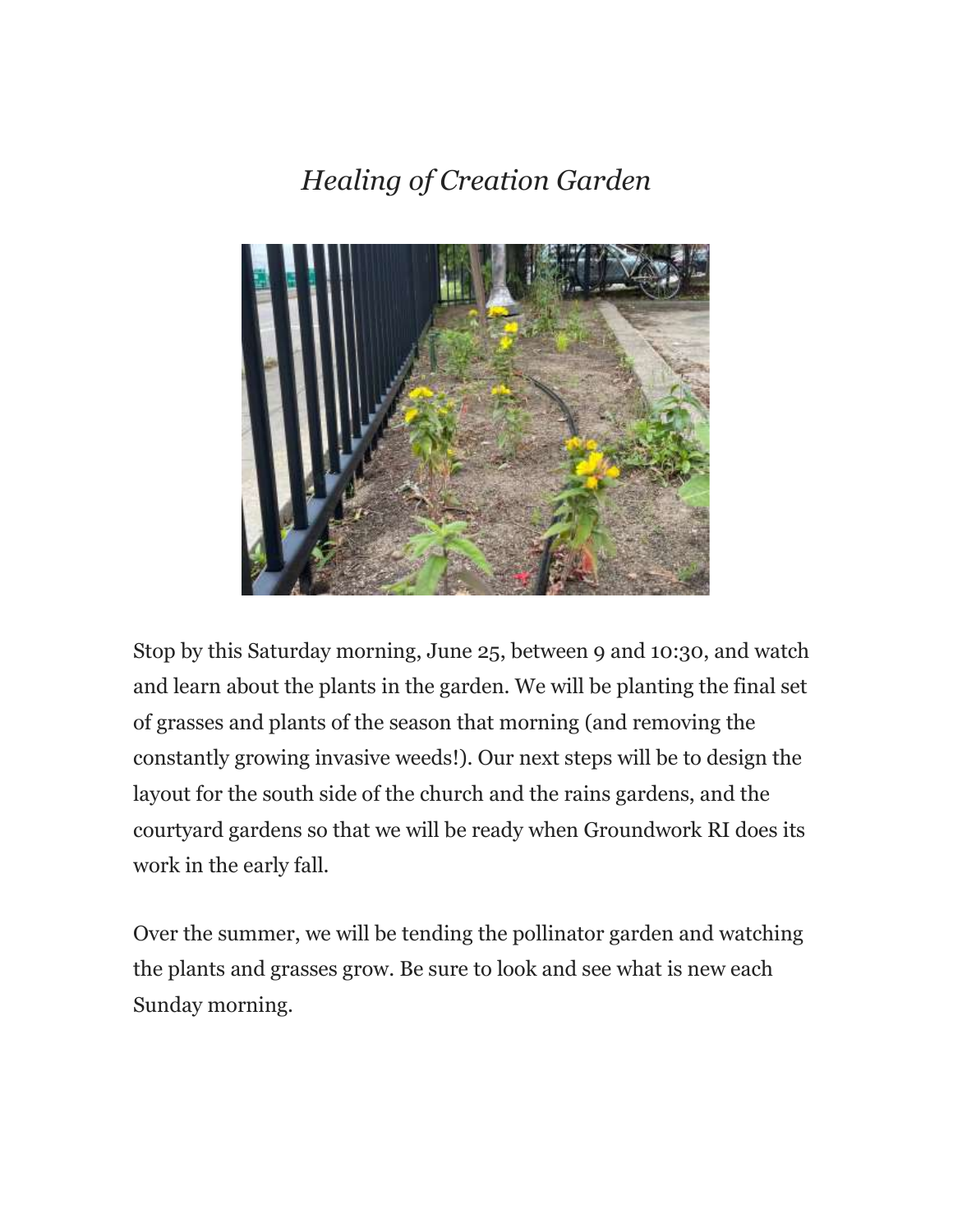*Altar Flower Ministry*



Do you have flowers in your garden that might grace the altar on a Sunday? Please contact Marybeth Hanavan [\(mbhanavan@gmail.com\)](mailto:mbhanavan@gmail.com) if you would like to bring flowers on a given Sunday. Please let Marybeth know one week in advance. Thank you!

*Outreach News*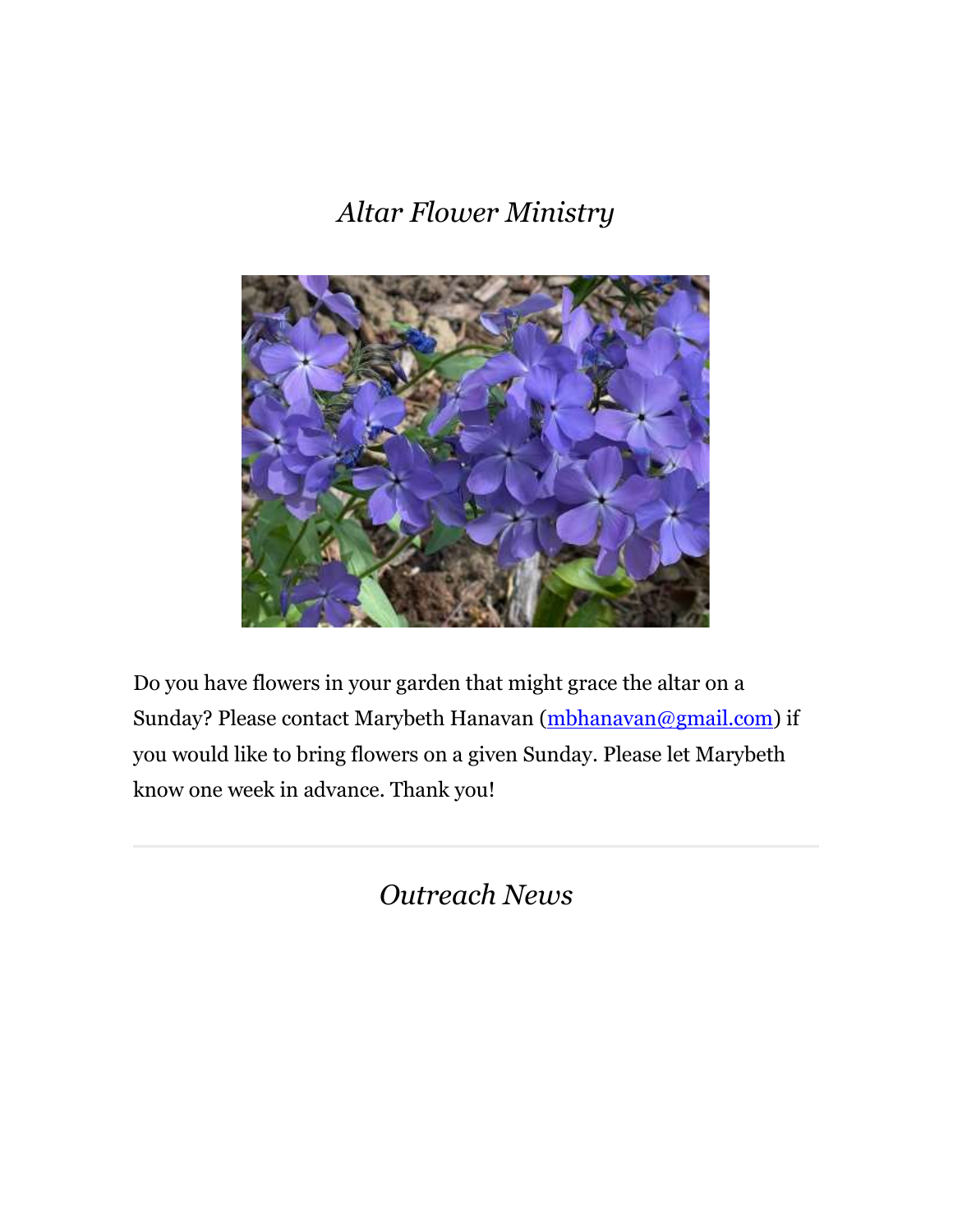

**Next Meeting:** June 26th, in-person or Zoom.

**Outreach Food Collection:** Each week All Saints' collects food to be distributed monthly to food pantries in our area. We welcome donations of any pre-packaged, non-expired food. Thank you for your generosity!

- June: Packaged Rice
- July: Packaged Pasta

*Upcoming Events*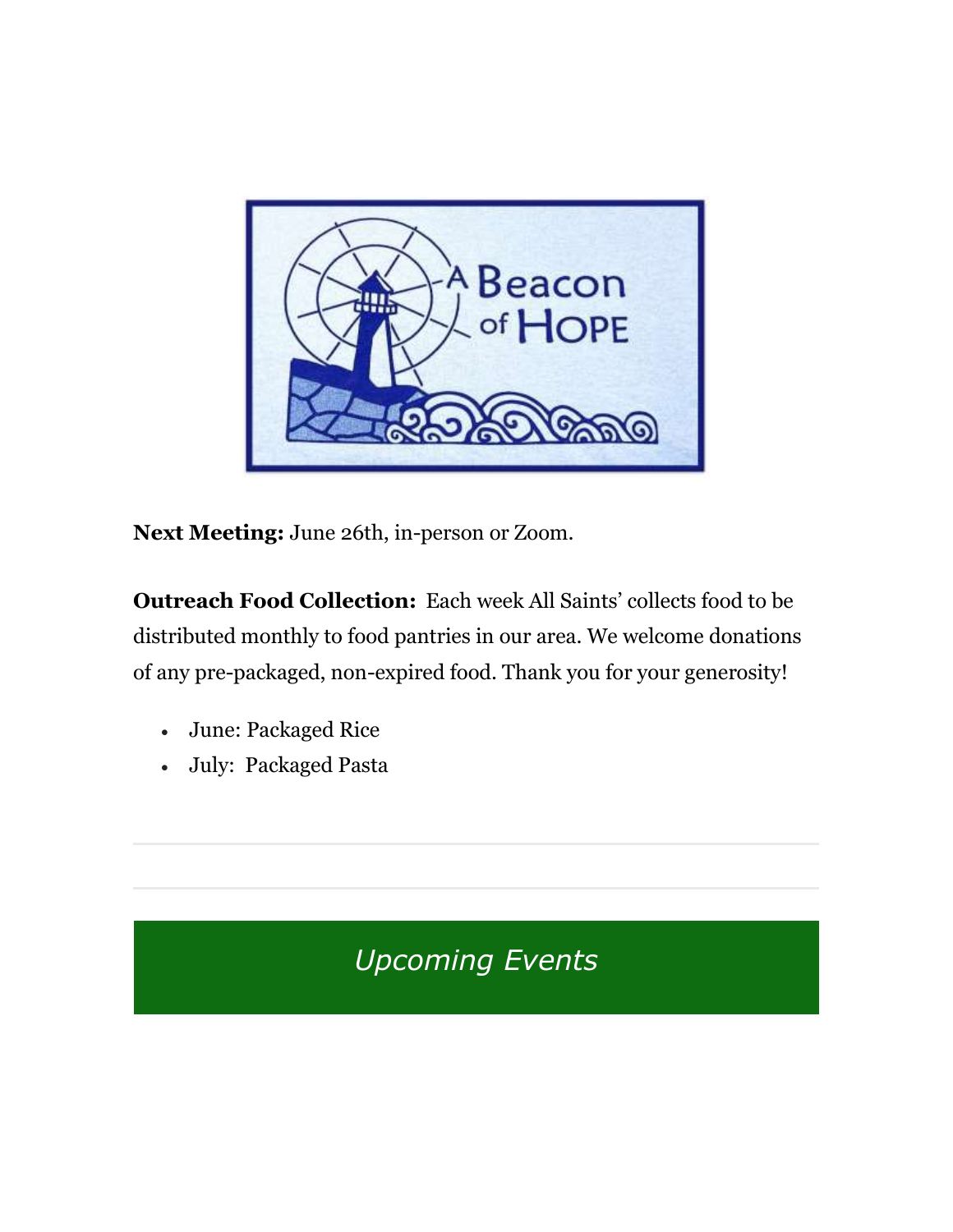**June 26**: Outreach Meeting, In-person or Zoom **June 29:** Noonday Prayer, 12:00 in the church **July 24: Facilities Meeting, Zoom or in person** 

### *PRAYERS*

We pray for our fellow parishioners Derek, Gus, Marie, Trish, Victor, Rose, Susan, Gloria, and Dan Nagle. We also pray for Dorothea Evans Gordon, Mary Tryforos, Margaret Barney, Michael Blake, Clarence Scott, Germaine, Naida Thomas, Merynn Flynn, Karen L., Stephen, Barbara K., Rena, Lusaynie Sirleaf, Victor, and Phil.

We pray for those who celebrate birthdays this week.

We pray for those who serve in the armed forces especially Hannah Makuch.

*Share All Saints' With Friends*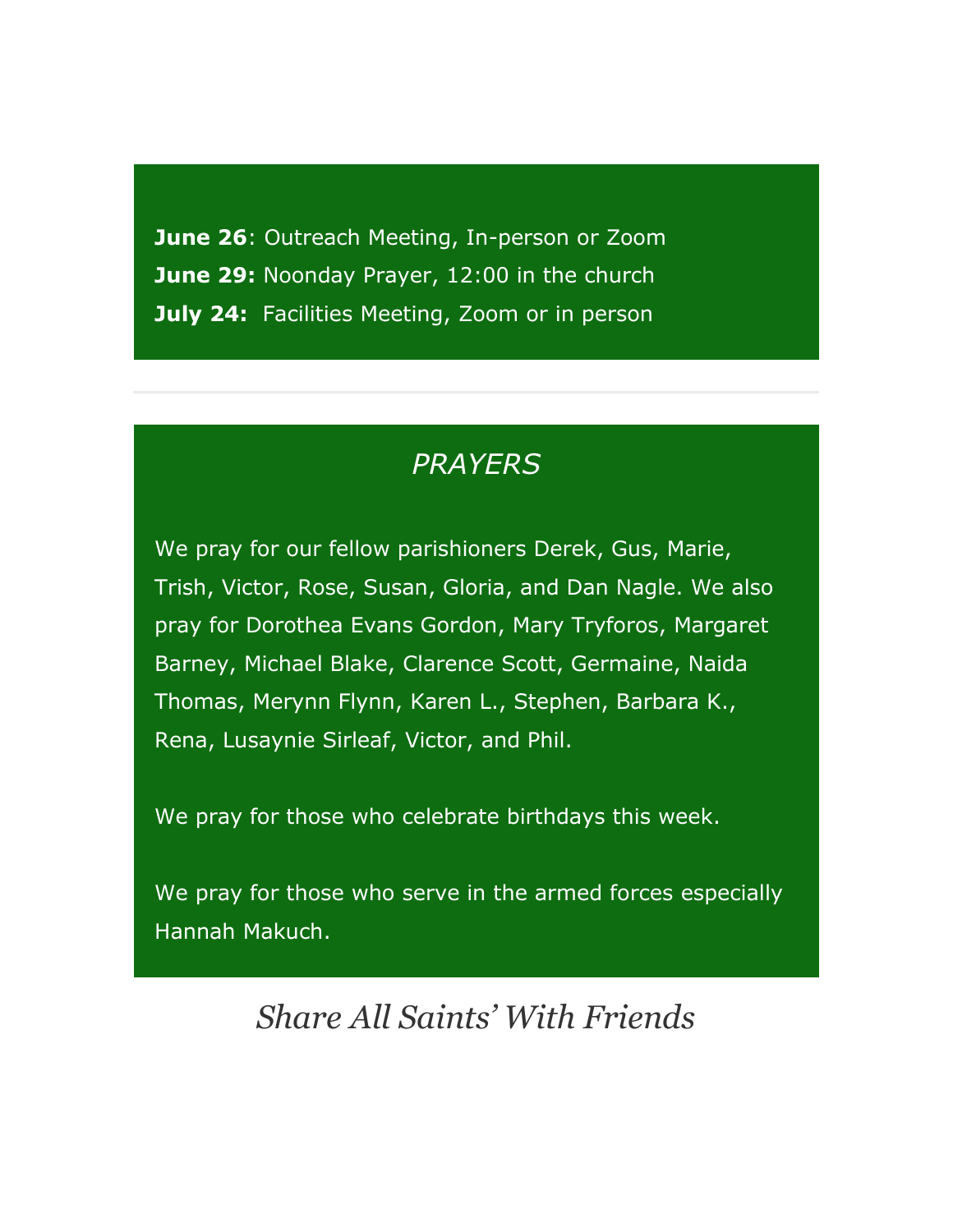

## SCRIPTURE READING

*June 26, 2022* First Reading: 1 Kings 19:15-16,19-21 Response: Psalm 16 Second Reading: Galatians 5:1,13-25 Gospel: Luke 9:51-62

*July 3, 2022* First Reading: Isaiah 66:10-14 Response: Psalm 66:1-8 Second Reading: Galatians 6:1-16 Gospel: Luke 10:1-11,16-20

## *Publishing Information*

The next regular edition of the e-messenger will be emailed on Thursday, June 30. Please submit any articles or info you may have to **[allsaintsprovidence@gmail.com](https://allsaintsmemorial.us3.list-manage.com/track/click?u=7dd27aa76e5aa692a967a8fe9&id=8aa23a0146&e=ed2b772c05)**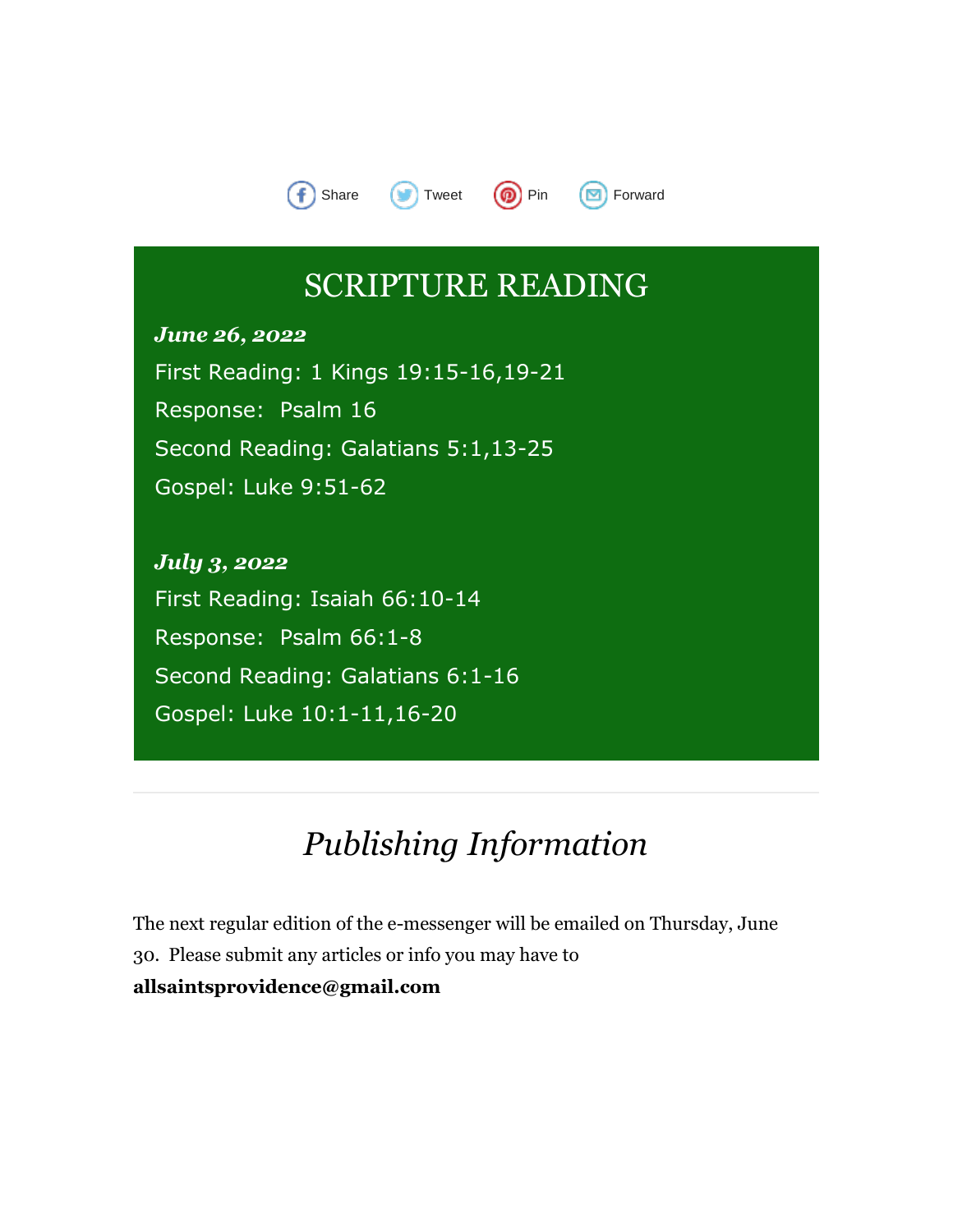

**Websites: [All Saints' Memorial Church](https://allsaintsmemorial.us3.list-manage.com/track/click?u=7dd27aa76e5aa692a967a8fe9&id=31c55822d3&e=ed2b772c05) [Diocese of RI](https://allsaintsmemorial.us3.list-manage.com/track/click?u=7dd27aa76e5aa692a967a8fe9&id=a7ee7860d4&e=ed2b772c05)** · **[The Episcopal Church](https://allsaintsmemorial.us3.list-manage.com/track/click?u=7dd27aa76e5aa692a967a8fe9&id=c419e42de5&e=ed2b772c05)**

**Contact information:**

**All Saints' Memorial Church (Episcopal) 674 Westminster St Providence, RI 02903**

Parish phone: 401-751-1747 Rev. Julie: 401-480-3941 Office hours: 9am-12 Tuesday-Friday

The Rev. Dr. Julianne Hanavan, Priest-in-Charge **[revjulhan@gmail.com](mailto:revjulhan@gmail.com?subject=Response%20to%20e-Parish%20Messenger)**

> Dr. Barry Turley, Director of Music 401-751-1747

> Andrea Hutnak, Deacon-in-training **[andreahutnak@gmail.com](mailto:andreahutnak@gmail.com)**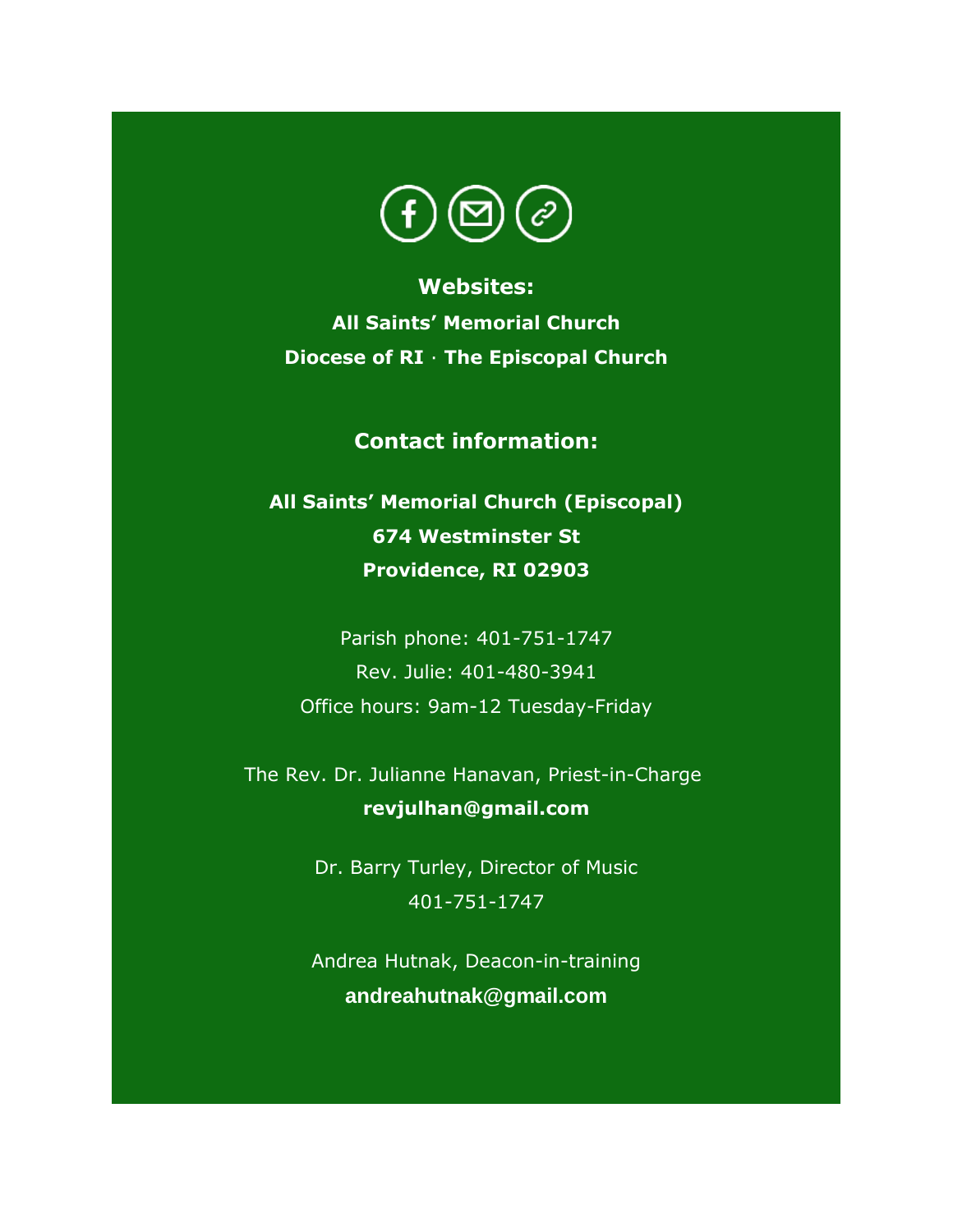Newsletter submissions: **[allsaintsprovidence@gmail.com](mailto:allsaintsprovidence@gmail.com)**

### **The Vestry:**

**Senior Warden** Musa Goll

**Junior Warden**

Chip Smith

**Treasurer** Becky Silliman

**Clerk**

Anne Tait

**Finance Chair** Dan Mechnig

### **Members**

Rosetta Evans Charlotte Burgess Pattie Marshall Theo Muhlenburg Gloria Perry Elizabeth Toby